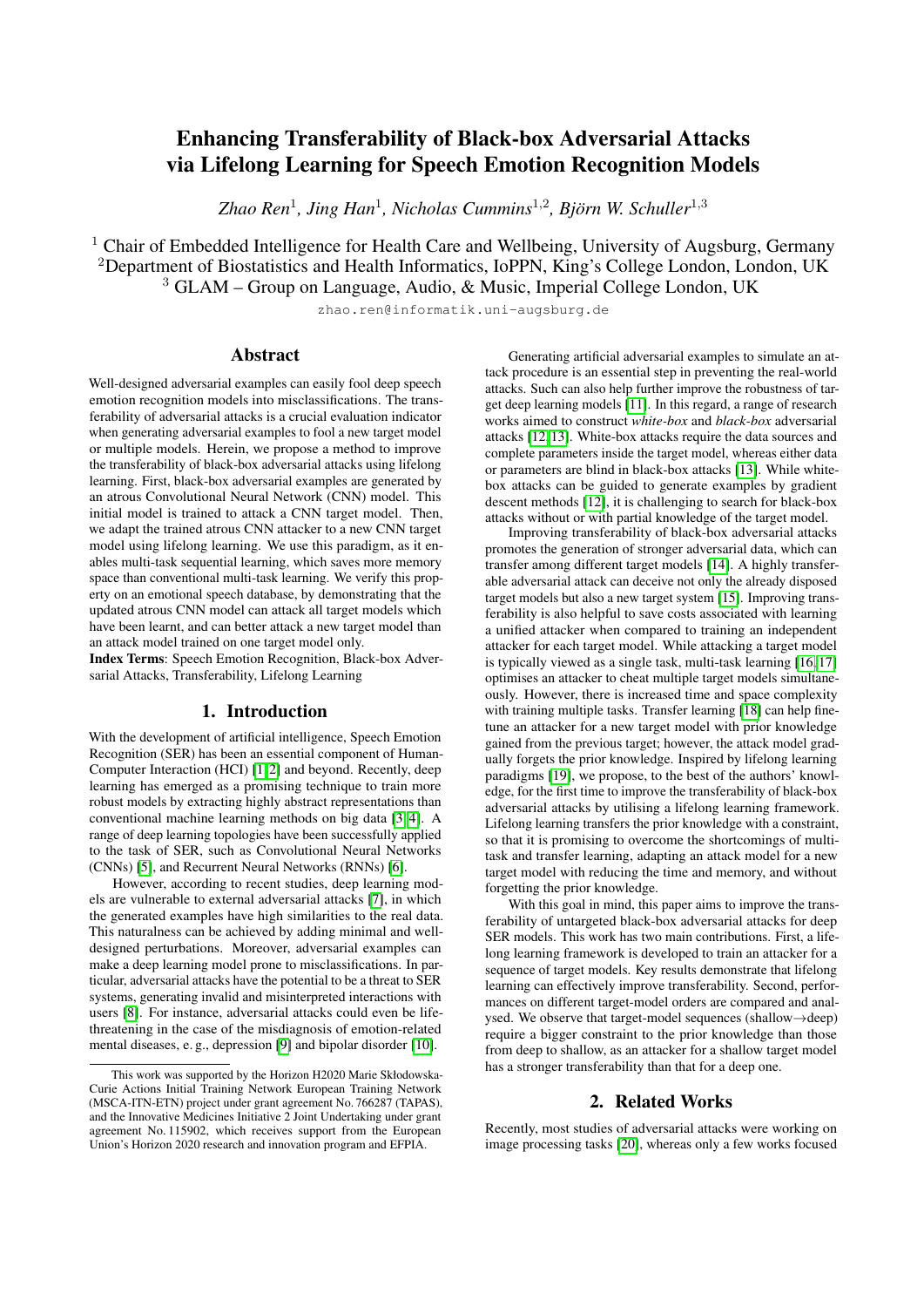<span id="page-1-0"></span>

Figure 1: *The frameworks of the four training methods. (a) The input data is fed into an (A)ttacker to generate fake data as the input of a*  $(D)$ efence. (b) An attack model is trained to attack n defence models in one training procedure. (c) The learnt  $(k)$  nowledge  $k_t$  from the *attacker for the* t*-th defence is transferred to initialise the* t + 1*-th attack model. (d) One attack model is trained to deceivce multiple defences in turn, and the knowledge*  $k_t$  *is returned back to regularise the attacker itself.* 

on adversarial attacks for SER systems. There have been a small number of works exploring white-box attacks to cheat a SER model in [\[8,](#page-4-7) [21\]](#page-4-20). A Generative Adversarial Network (GANs) based approach has also been proposed to generate black-box fake data [\[22\]](#page-4-21). The study in our paper focuses on generating black-box adversarial data to fool deep SER models.

In the generation of black-box adversarial examples, the original data is first fed into an attack model, which learns to output the required perturbations [\[23\]](#page-4-22). CNN models have been utilised as attackers to deceive image processing models [\[23,](#page-4-22) [24\]](#page-4-23). An encoder-decoder CNN was constructed in [\[23\]](#page-4-22), and deconvolutional layers were also used to generate fake data in [\[24,](#page-4-23) [25\]](#page-4-24). In a previous study [\[26\]](#page-4-25), an atrous CNN has shown a powerful capability of extracting high-level representations for audio processing. Our study proposes to generate perturbations of emotional speech data using an atrous CNN model.

Improving the transferability of adversarial attacks can promote to train robust deep learning models against practical attacks. Multi-task learning was proposed as an attack technique in a simultaneous segmentation and depth estimation task [\[27\]](#page-4-26). Alternatively, some research works have focused on either an ensemble of models or an ensemble of inputs [\[28,](#page-4-27) [29\]](#page-4-28). For example, in [\[14\]](#page-4-13), an attack model was optimised with an ensemble of the target models. While in [\[30\]](#page-4-29), the random transformations of the original input were fed to the attackers. However, multi-task learning and ensemble-based methods are time-consuming and require substantial memory space. Transfer learning and smooth regularisation on adversarial perturbations have been demonstrated to solve this problem in [\[18,](#page-4-17) [28\]](#page-4-27). However, it is difficult to train a transferable attack model, as the prior knowledge is forgotten in transfer learning. This study investigates to transfer an attack model across multiple target models with a low time and space complexity. Lifelong learning [\[19\]](#page-4-18) is for the first time employed to learn a transferable adversarial attack model based on a sequence of target models.

### 3. Methodology

In this section, the generation of black-box adversarial attacks using a CNN architecture is first discussed. Then, we introduce the proposed lifelong learning framework aiming to improve the transferability of the attacks.

#### 3.1. Black-box Adversarial Attacks

During training a black-box attack model in this study, the parameters of the target model are unknown for the attacker. The input data is first fed into the attack model to generate fake data, which is similar to the original input data (Fig. [1](#page-1-0) (a)). The target model (i. e., defence) then fails to produce correct predictions on

the generated data. In the following subsections, the attack and defence models are presented respectively.

#### <span id="page-1-2"></span>*3.1.1. Attack*

Regarding the input, log-Mel spectrograms are utilised due to their strong performance in the task of SER [\[8,](#page-4-7) [31\]](#page-4-30). The real log-Mel spectrograms and the labels are denoted as  $(x, y)$ , and the generated adversarial data as  $x'$ . A CNN model can then be trained to output two-dimensional adversarial perturbations  $\eta$ . Finally, the adversarial data is obtained by  $x' = x + \eta$ .

An atrous CNN model is proposed to generate the adversarial perturbations due to its ability to output feature maps with the same size as the input [\[26\]](#page-4-25). To effectively train an atrous CNN attack model, the loss function has two objects: one is to cheat the defence  $f$ , and the other is to minimise the difference between the fake and real data. Hence, the loss function is a weighted sum of the loss functions for the two goals:

<span id="page-1-1"></span>
$$
loss = \alpha loss_{cla}(f(\boldsymbol{x'})) + (1 - \alpha) loss_{MSE}(\boldsymbol{x'}, \boldsymbol{x}), \quad (1)
$$

$$
loss_{cla}(f(x')) = \max(f(x')_l - \max(f(x')_{other}), 0), (2)
$$

where  $\alpha$  is a hyperparameter that balances the two loss functions  $loss_{cla}$  and  $loss_{MSE}$ . The loss function  $loss_{cla}$  aims to pull down the classification performance of defence on the fake data, and  $loss_{MSE}$  aims to improve the similarity of the fake and real data using Mean Squared Error (MSE). The function  $loss_{cla}$  is defined by the difference between the probability of the correct label  $l$  and the maximum probability of *other* classes. The computation of  $loss_{cla}$  is referred to as the Carlini-Wagner (C&W) loss function [\[32\]](#page-4-31). This approach has been used to generate adversarial attacks in image processing tasks [\[20,](#page-4-19) [33\]](#page-4-32).

#### *3.1.2. Defence*

With the generated adversarial data, the defence model is also a CNN architecture, as CNNs are suitable for extracting highlevel features from log-Mel spectrograms for classification [\[26\]](#page-4-25). As training an attacker is the main focus in this study, the defence models are pre-trained to classify emotional classes, and employed to help train a highly transferable attack model only.

#### 3.2. Lifelong Learning

While training an attack model, improving the attacker's capability to deceive a new defence or multiple defences is a challenging task. Training an attack model for one defence can be viewed as a task, and more defences lead to multiple tasks. Singletask learning (Fig. [1](#page-1-0) (a)) is time consuming, as it learns one attacker for each target model. Multi-task learning (Fig. [1](#page-1-0) (b)) is also enduring and requires a big memory when training an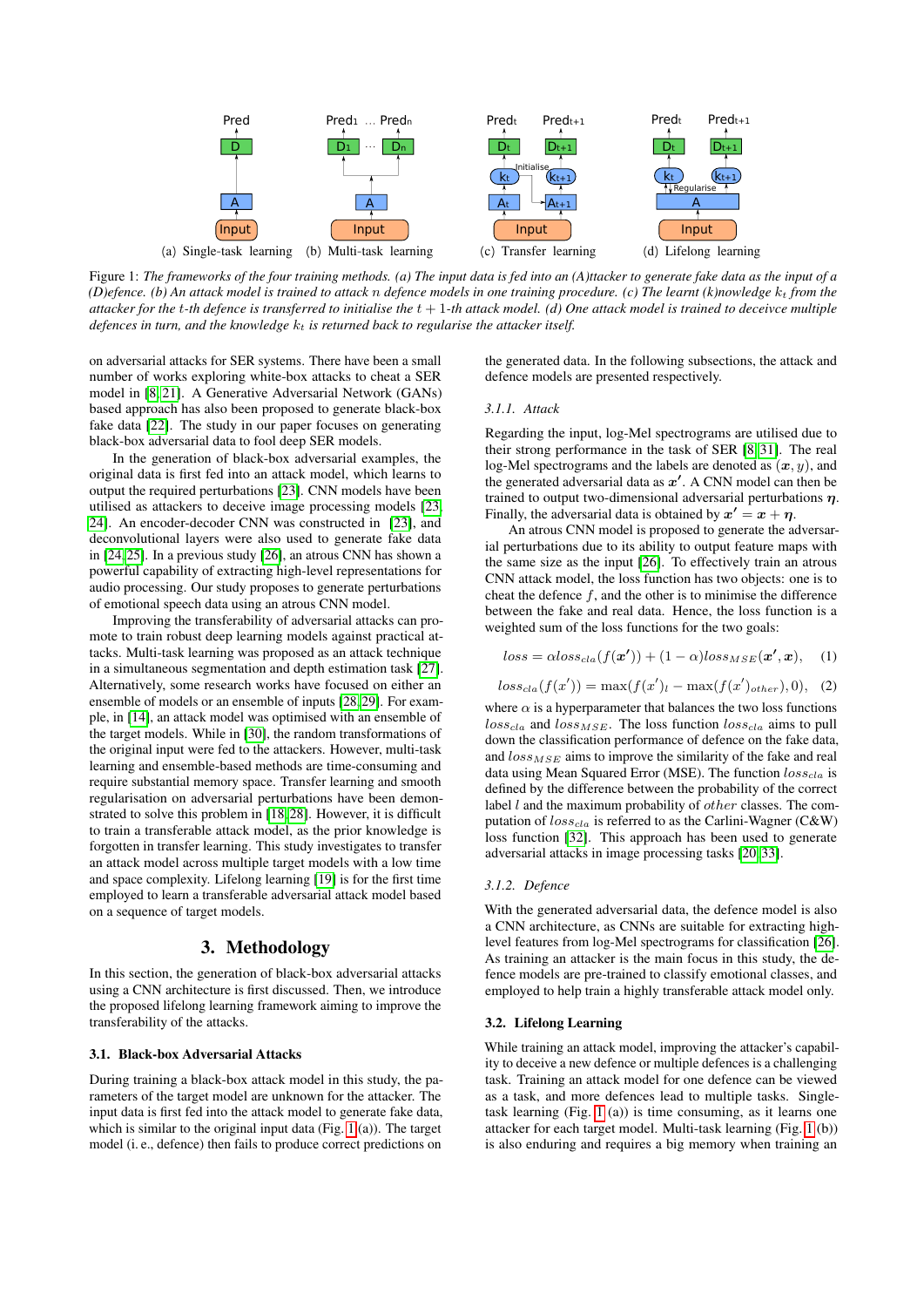<span id="page-2-0"></span>

Figure 2: *The real (bottom), fake (top) log-Mel spectrograms, and adversarial perturbation (middle) of NP m 19 ang08b.wav. The three CNN models classify the real data correctly as anger, but give wrong predictions of guilt or sadness on the fake data.*

attacker for multiple defences simultaneously. Transfer learning approaches ( Fig. [1](#page-1-0) (c)) can be used to fine-tune the attacker for a new defence; however, it results in prior knowledge being forgotten. Different from the three learning strategies, lifelong learning (Fig. [1](#page-1-0) (d)) trains one attacker for each defence individually, transferring the prior knowledge back to the attack model and utilising regularisation in order to retain prior knowledge.

Elastic Weight Consolidation (EWC) [\[34\]](#page-4-33) is applied in this study to achieve lifelong learning. The idea of EWC is to give elastic constraints to the parameters of the current trained model, optimising the important parameters to be close to those of the previous model. The important parameters are given high constraints, and unimportant parameters are given low constraints. The importance of each parameter is computed by the diagonal of the Fisher information matrix [\[35\]](#page-4-34). This step is equivalent to the second derivative of the loss function close to the minimum value. Hence, applying EWC helps remember the important parameters while attacking the previous defence, so that the attack model can deceive both the previous and the current target models. EWC is achieved by adding a regularisation term to the loss function:

$$
loss_{ewc} = loss + \lambda \sum_{i} F_i (\theta_i - \theta_i^*)^2, \tag{3}
$$

where *loss* is the loss function of the current attacker computed by Eq. [\(1\)](#page-1-1),  $\lambda$  is a hyperparameter deciding the global importance of the parameters of the attack model for previous defence, and  $\bf{F}$  denotes the Fisher information matrix. The square of the difference between the current parameters  $\theta$  and previous parameters  $\theta^*$  is minimised to remember  $\theta^*$  according to F. Finally, the regularisation leads to the learning of a new attack model to fool both target models.

An example of training an attack model using lifelong learning is shown in Fig. [2.](#page-2-0) The three CNN models (CNN-4, VGG-16, and ResNet-50), which were trained on a real emotional speech data, predict the real log-Mel spectrogram correctly to *anger* [\[8\]](#page-4-7). However, all of the three CNN models fail to predict the correct emotional label on the adversarial log-Mel spectrogram.

## 4. Experimental Results

#### 4.1. Database

An Italian emotional speech corpus – the Database of Elicited Mood in Speech (DEMoS) [\[36\]](#page-4-35) is used throughout this work. During recording the speech signals, the subjects' emotions were induced by an arousal-valence progression. Totally, 332 neutral and 9 365 emotional speech samples were collected from 68 speakers (23 females, 45 males). The neutral speech samples were not considered in the experiments, as *neutral* is more minor than other classes. Therefore, this study works on DEMoS with seven classes: *anger*, *disgust*, *fear*, *guilt*, *happiness*, *sadness*, and *surprise*. The data was partitioned speaker-independently into train, development, and test sets (cf. [\[8\]](#page-4-7)).

#### 4.2. Experimental Setup

As in [\[8\]](#page-4-7), the data is resampled into 16 kHz, and then the log-Mel spectrograms are extracted with a size of (373, 64). As mentioned in Section [3.1.1,](#page-1-2) an atrous CNN model is employed to train an attacker. The atrous CNN model consists of four convolutional layers with channel numbers of  $\{64, 128, 64, 1\}$ , dilation values of  $\{1, 2, 4, 8\}$ , and a kernel size of  $(5, 5)$ . Each convolutional layer is followed by a batch normalisation and a 'relu' (for the first three layers) or a 'sigmoid' (for the final layer) function. As the output of the attacker is a minimal adversarial perturbation, the data values in  $[0, 1]$  produced by a 'sigmoid' function is more helpful for the optimisation than the data values in  $[0, +\infty]$  from a 'relu' function. To validate the effectiveness of the fake data, three pre-trained defence models in [\[8\]](#page-4-7) are utilised, including CNN-4, VGG-16, and ResNet-50. These CNNs have four, 16, and 50 convolutional layers respectively, and a log-softmax as the final layer for classification.

During training an atrous CNN attack model, the optimiser is 'Adam' with a learning rate of 0.0001, and the training procedure stops at the 10 000 iterations. To stabilise the training models, the learning rate is reduced into 90 % of its current value at each 1 000 iterations. The attacker is then trained for 1 000 iterations for a new defence using lifelong learning. The hyperparameter is set as  $\alpha = 0.02$  experientially, and  $\lambda$  is optimised from  $\{1e4, 1e5, 1e6, 1e7\}$  on the development set.

To analyse the effect of defence orders in lifelong learning, an attacker is trained on two types of defence sequences: one is going deeper (CNN-4  $\rightarrow$  VGG-16  $\rightarrow$  ResNet-50) (i.e., clockwise), and the other is going shallower ((ResNet-50  $\rightarrow$  VGG-16)  $\rightarrow$  CNN-4)) (i.e., counterclockwise). For each sequence, the attackers trained on both the first two defences and the whole sequence are validated to attack the three CNN defences. Finally, the Unweighted Average Recall (UAR) is utilised as the evaluation metric with the consideration of class imbalance.

#### 4.3. Results

In the experimental results, Fig. [3](#page-3-0) shows the attack performance of the atrous CNN models on the development set, where a lower UAR value is corresponding to a stronger attacker. We can see that, in each defence sequence, a bigger value of  $\lambda$  leads to more constraint to the parameters of the attacker, so that more prior knowledge from the previous target model is remembered. For example, in the clockwise sequence, the attack model can better fool CNN-4 with  $\lambda$  increasing. While comparing the attackers trained on two target models, the attacker in the clockwise sequence performs better on the third model ResNet-50 than the attacker in the counterclockwise sequence working on CNN-4. This indicates that a shallow target model helps train a more transferable attacker than a deep one. In this regard, remembering more prior knowledge of a shallow attack model is necessary to improve the attack transferability. To perform well on all three defences, the attacker trained on the clockwise sequence requires a bigger value of  $\lambda$  (1e6 on the two-defence sequence, and 1e5 on three) than that on the counterclockwise sequence (1e4 on the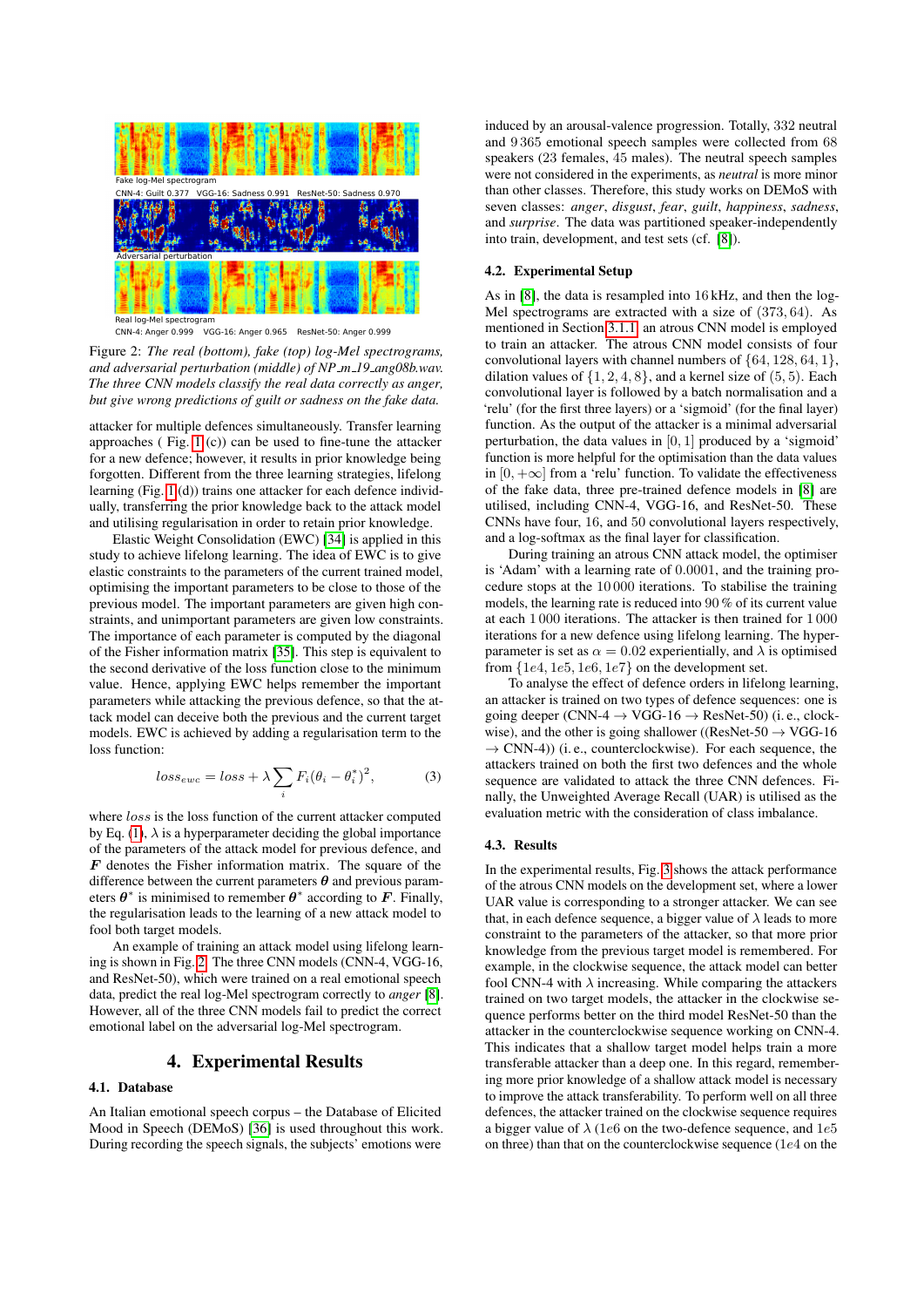<span id="page-3-0"></span>

Figure 3: *The performances of lifelong learning with different* λ *values on the development set. The attack models are trained on the four sequences of target models (bottom), and the transferability is tested on three target models (CNN-4, VGG-16, and ResNet-50).*

<span id="page-3-1"></span>Table 1: *The performance comparison of four learning methods on the (dev)elopment and test sets. The attackers are learnt on different defence sequences, and then the generated fake data are ultilised to attack the three target models (CNN-4, VGG-16, and ResNet-50).*

|                      |                              | $CNN-4$ |             | $VGG-16$ |      | ResNet-50 |      |
|----------------------|------------------------------|---------|-------------|----------|------|-----------|------|
| Method               | UAR $[%]$                    | Dev.    | <b>Test</b> | Dev.     | Test | Dev.      | Test |
| Single-task learning | $CNN-4$                      | 28.5    | 21.9        | 47.5     | 46.1 | 39.3      | 54.5 |
|                      | ResNet                       | 68.8    | 56.0        | 49.7     | 42.1 | 20.0      | 20.7 |
| Multi-task learning  | $CNN-4 + VGG-16$             | 29.4    | 23.0        | 21.8     | 17.9 | 31.5      | 49.1 |
|                      | $ResNet-50 + VGG-16$         | 63.5    | 52.6        | 24.0     | 19.8 | 21.2      | 22.9 |
|                      | $CNN-4 + VGG-16 + ResNet-50$ | 33.1    | 28.0        | 22.9     | 18.5 | 21.0      | 23.9 |
| Transfer learning    | $CNN-4 + VGG-16$             | 45.2    | 48.6        | 19.3     | 16.1 | 30.8      | 54.7 |
|                      | $CNN-4 + VGG-16 + ResNet-50$ | 52.7    | 41.4        | 30.7     | 28.8 | 18.5      | 18.9 |
|                      | $ResNet-50 + VGG-16$         | 59.3    | 53.0        | 22.9     | 18.1 | 25.1      | 37.6 |
|                      | $ResNet-50 + VGG-16 + CNN-4$ | 24.9    | 22.0        | 30.2     | 29.0 | 24.0      | 34.2 |
| Lifelong learning    | $CNN-4 + VGG-16$             | 34.6    | 30.1        | 31.4     | 29.7 | 32.5      | 46.9 |
|                      | $CNN-4 + VGG-16 + ResNet-50$ | 39.2    | 38.5        | 25.0     | 26.4 | 24.5      | 33.4 |
|                      | $ResNet-50 + VGG-16$         | 64.7    | 54.1        | 27.4     | 21.7 | 29.5      | 36.3 |
|                      | $ResNet-50 + VGG-16 + CNN-4$ | 43.3    | 33.9        | 31.6     | 29.4 | 28.8      | 30.9 |

two-defence sequence, and 1e5 on three). Finally, both attack models trained on the whole of two sequences can successfully fool the three target models.

Further, the results of lifelong learning are compared to the other three learning frameworks in Table [1.](#page-3-1) Single-task learning performs the worst on new target models as the attack model learnt from one target model has a low transferability. Multi-task learning trains the most transferable attack model to deceive the three target models, but it is time and space consuming as aforementioned. While using transfer learning, the attack model forgets the prior knowledge during fine-tuning, especially in the results of the clockwise sequences. Compared to transfer learning, lifelong learning trains the attack model with remembering the prior knowledge, so that the attacker can cheat all target models which have been trained on.

Moreover, while comparing the results of two types of sequences using transfer and lifelong learning, lifelong learning performs better than transfer learning on the clockwise sequences, and the performances on the counterclockwise using lifelong learning are comparable with those by transfer learning. This is in consistency with the aforementioned analysis, which is that the attackers trained on the clockwise sequences require more constraint than those on the counterclockwise sequences, because a shallower target model leads to a more transferable attacker. Transfer learning can be viewed as a special case of lifelong learning without constraint, so that it adapts the attacker to fool shallow defence models in the counterclockwise sequences,

remembering less prior knowledge from deep defences than typical lifelong learning. Although the order of target models can affect the attack performance, it is always unknown how deep a new defence is in practical. Therefore, it is difficult to train a transferable attack model using transfer learning when the new target model is shallower than the existed defences. Hence, lifelong learning can help the attack model adapt to fool the new target model and the target models which have been learnt on.

## 5. Conclusions and Future Work

In summary, we trained an atrous Convolutional Neural Network (CNN) as a black-box adversarial attack model, and improved its transferability using lifelong learning. The proposed lifelong learning framework trained the attack model successfully cheating the three CNN classifiers of CNN-4, VGG-16, and ResNet-50. Further, the effect of different defence orders was analysed, discovering that a sequence from shallow to deep models needs a bigger constraint than an inverse one.

In future efforts, more lifelong learning methods will be investigated to further improve the transferability, and more defences will be utilised to test the transferability of attackers. As the attackers in this study generated a corresponding adversarial perturbation for a real data, universal black-box attacks will be focused on to generate a universal perturbation for all real data. Lifelong learning will be further applied to improve the transferability of universal black-box adversarial attacks.